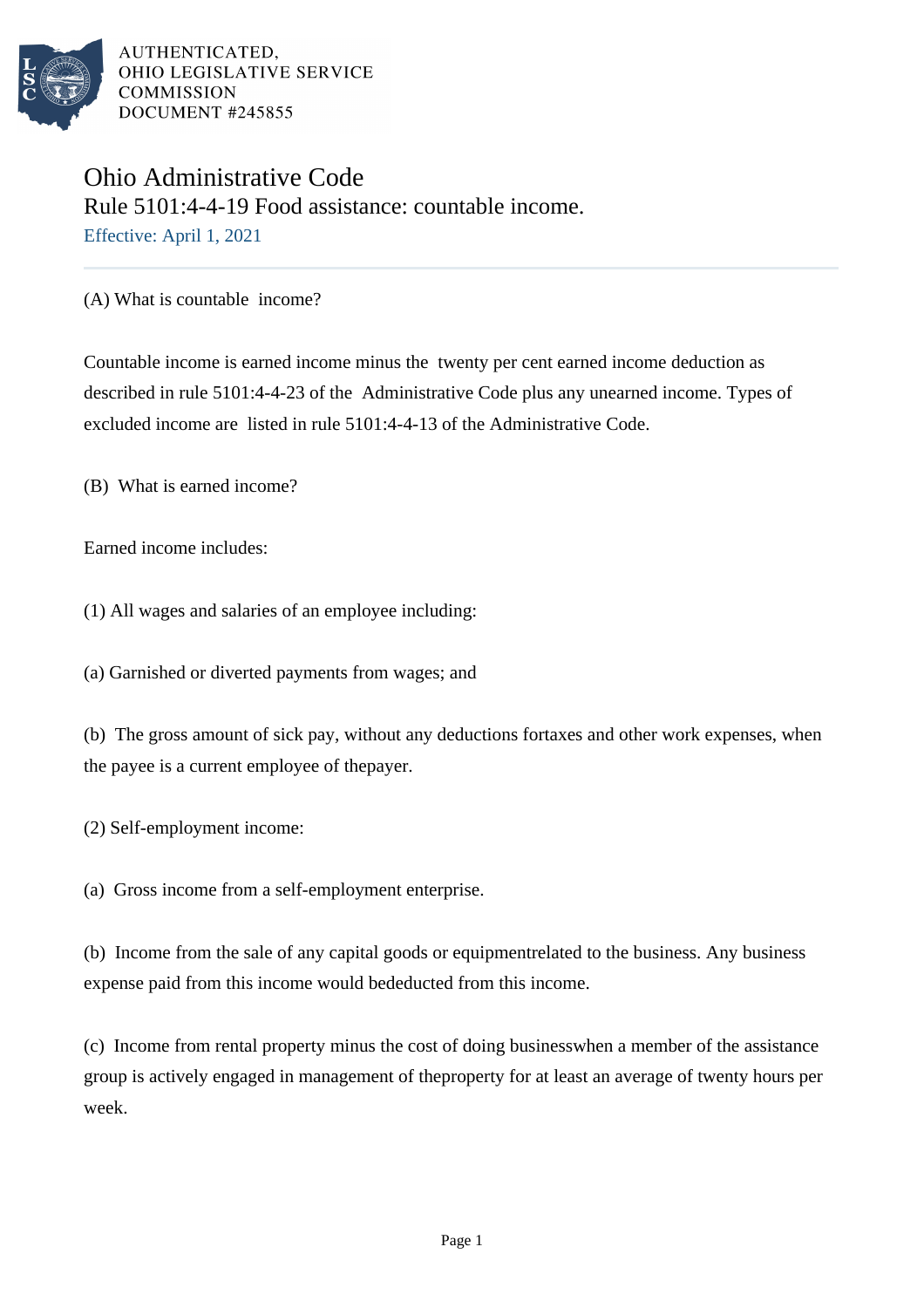

(d) Payments from a roomer or boarder, except a boarder for whom foster care, guardianship, or kinship support payments are received.

(e) Payments for daycare or from the child and adult care food program to assistance groups providing child care services minus the cost of meals provided to individuals. The county agency may elect one of the following methods of determining the cost of meals provided to the individuals:

(i) Actual documented costs of meals;

(ii) Fifty per cent of the gross earnings from day care; or

(iii) The current reimbursement amount used in the child and adult care food program.

(f) The portion of the child and adult care food program payments intended for the provider's own children is exempt as income.

(3) Training allowances

Training allowances from vocational and rehabilitative programs sponsored by federal, state, or local governments. Countable earned income does not include an allowance to reimburse an assistance group member for money already spent and does not represent a gain to the assistance group member.

(4) Americorps volunteers in service to America (VISTA) income

Payments under Title I (VISTA, university year for action, etc.) of the Domestic Volunteer Service Act of 1973 Pub. L. 43-113 (1973), shall be considered earned income and subject to the earned income deduction unless the individual was receiving supplemental nutrition assistance program (SNAP) or public assistance at the time they joined the Title I program as described in rule 5101:4-4- 13 of the Administrative Code.

(5) On the-job-training under WIOA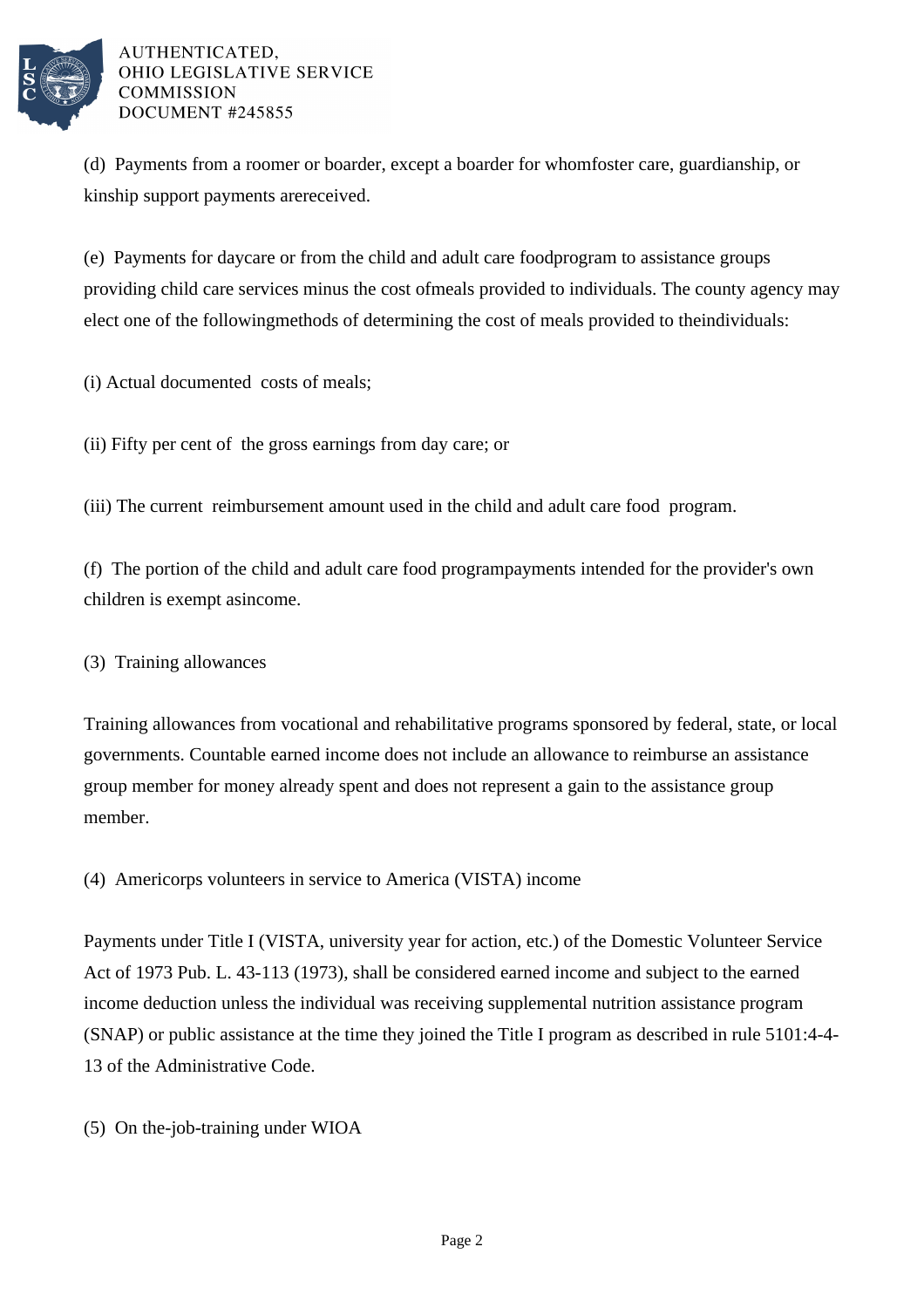

Earnings to individuals who are participating in on-the-job training programs under Title I section 129 of WIOA of 2014. Countable income does not include on-the-job training earnings to assistance group members under nineteen years of age who are under the parental control of another adult member, regardless of school attendance and/or enrollment.

(C) What is unearned income?

Unearned income includes:

(1) Basic assistance payments from federal or federally-aided public assistance programs that are needs-based:

(a) Ohio works first (OWF). This includes income such as the attendance bonus payment for teenage parents who return to or remain in school under the learning, earning and parenting (LEAP) program; and

(b) Supplemental security income (SSI).

(2) Annuities, pensions, retirement, veterans' or disability benefits (all before taxes), workers' or unemployment compensation, retirement, survivors and disability insurance (RSDI) (before medicare deductions), strike benefits.

(3) Foster care payments for children or adults, guardianship payments for children as defined in rule 5101:4-1-03 of the Administrative Code, and kinship support payments for children as described in rule 5101:2-42-18.2 of the Administrative Code, who are considered members of the assistance group.

(4) Support and alimony payments made directly to the assistance group from non- assistance group members.

(5) Payments from government sponsored programs, dividends, interest, royalties, and all other direct money payments from any source that can be defined as a gain or benefit, including certain vendor payments.